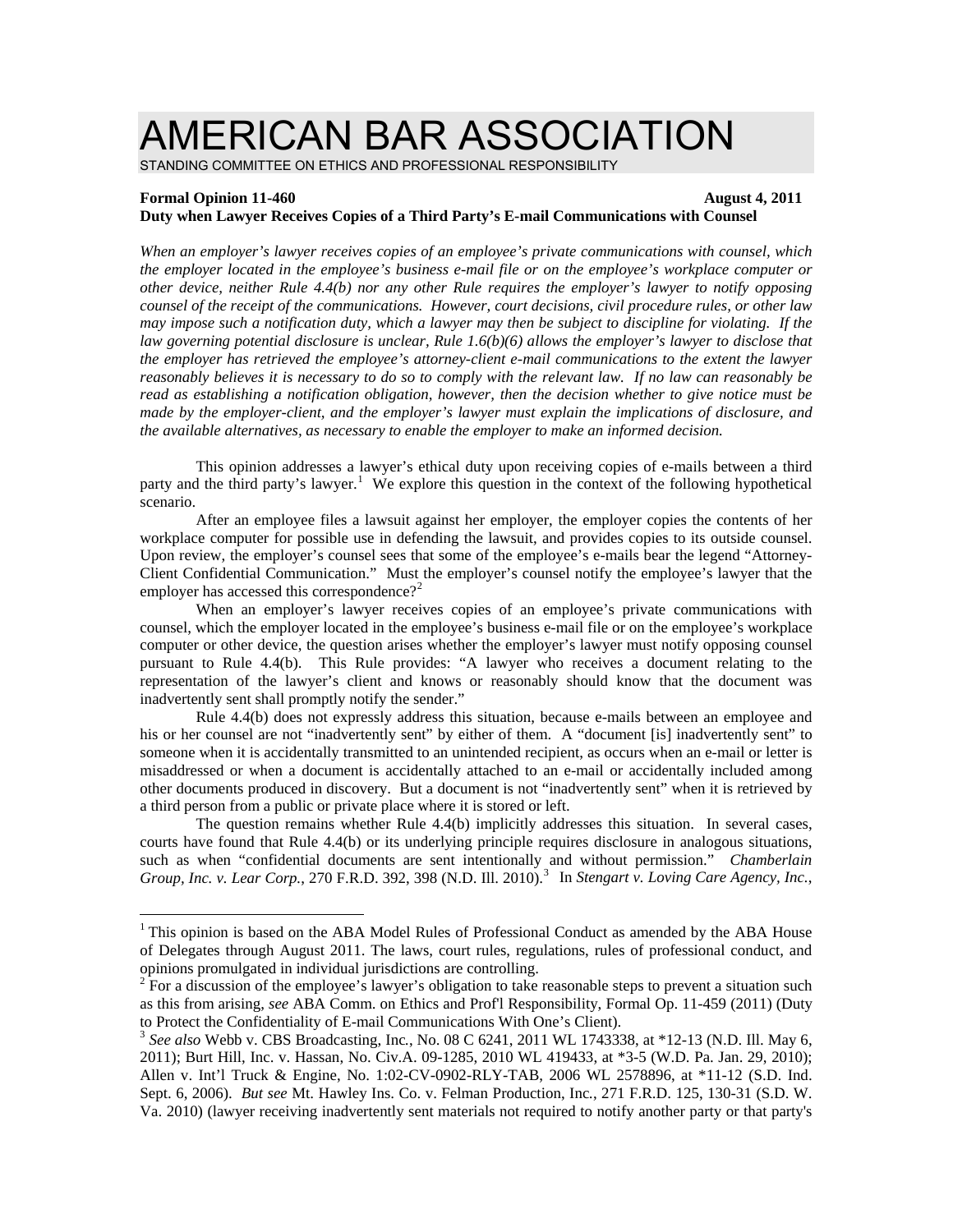990 A.2d 650, 665 (N.J. 2010), the court found that the employer's lawyer in an employment litigation violated the state's version of Rule  $4.4(b)^4$  $4.4(b)^4$  by failing to notify the employee's counsel that the employer had downloaded and intended to use copies of pre-suit e-mail messages exchanged between the employee and her lawyers.<sup>[5](#page-1-1)</sup>

 Since Rule 4.4(b) was added to the Model Rules, this Committee twice has declined to interpret it or other rules to require notice to opposing counsel other than in the situation that Rule 4.4(b) expressly addresses.<sup>[6](#page-1-2)</sup> In ABA Formal Op. 06-442 (2006), we considered whether a lawyer could properly review and use information embedded in electronic documents (i.e., metadata) received from opposing counsel or an adverse party. We concluded, contrary to some other bar association ethics committees, that the Rule did not apply. We reasoned that "the recent addition of Rule 4.4(b) identifying the sole requirement of providing notice to the sender of the receipt of inadvertently sent information [was] evidence of the intention to set no other specific restrictions on the receiving lawyer's conduct."<sup>[7](#page-1-3)</sup> Likewise, in ABA Formal Op. 06-440, this Committee found that Rule 4.4(b) does not obligate a lawyer to notify opposing counsel that the lawyer has received privileged or otherwise confidential materials of the adverse party from someone who was not authorized to provide the materials, if the materials were not provided as "the

<span id="page-1-3"></span><span id="page-1-2"></span>7 ABA Comm. on Ethics and Prof'l Responsibility, Formal Op. 06-442 (2006) (Review and Use of Metadata). Prior to the adoption of Rule 4.4(b) in February 2002, this Committee had issued opinions addressing a lawyer's obligations upon receiving materials of an adverse party on an unauthorized basis when the lawyer knew that the materials were privileged or confidential, and addressing a lawyer's obligations when the opposing party inadvertently disclosed privileged or confidential materials. *See* ABA Comm. on Ethics and Prof'l Responsibility, Formal Op. 94-382 (1994) (Unsolicited Receipt of Privileged or Confidential Materials), in FORMAL AND INFORMAL ETHICS OPINIONS 1983-1998 (ABA 2000) at 233; ABA Comm. on Ethics and Prof'l Responsibility, Formal Op. 92-368 (1992) (Inadvertent Disclosure of Confidential Materials), *id*. at 140. The Committee concluded that the lawyer's obligations implicitly derived from other law and from provisions such as Rule 8.4 (prohibiting "conduct involving dishonesty, fraud, deceit or misrepresentation" and conduct "prejudicial to the administration of justice") that did not expressly address these situations. *Id*. at 144-49, 234. However, the Committee withdrew both of these opinions following the adoption of Rule 4.4(b). *See* ABA Comm. on Ethics and Prof'l Responsibility, Formal Op. 06-440 (2006) (Unsolicited Receipt of Privileged or Confidential Materials: Withdrawal of Formal Opinion 94-382); ABA Comm. on Ethics and Prof'l Responsibility, Formal Op. 05-437 (2005) (Inadvertent Disclosure of Confidential Materials: Withdrawal of Formal Opinion 92-368).

lawyer of receipt as matter of compliance with ethics rules).

<span id="page-1-0"></span><sup>&</sup>lt;sup>4</sup> The New Jersey rule provided: "[a] lawyer who receives a document and has reasonable cause to believe that the document was inadvertently sent shall not read the document or, if he or she has begun to do so, shall stop reading the document, promptly notify the sender, and return the document to the sender." New Jersey Rule of Professional Conduct 4.4(b) (2004).

<span id="page-1-1"></span><sup>&</sup>lt;sup>5</sup> The *Stengart* court found that the employee "had an objectively reasonable expectation of privacy" in the e-mails based on the fact that the employee "could reasonably expect that e-mail communications with her lawyer through her personal account would remain private, and that sending and receiving them via a company laptop did not eliminate the attorney-client privilege that protected them." 990 A.2d at 655. In contrast, other decisions arising in different factual situations have found that the attorney-client privilege did not protect client-lawyer communications downloaded by an employer from a computer used by its employees. These other decisions have not suggested that the employer's lawyer had a notification duty when the employer provided copies of the employee's attorney-client communications to the employer's lawyer. *See, e.g.*, Long v. Marubeni Am. Corp*.*, No. 05-CIV-639(GEL)(KNF), 2006 WL 2998671, at \*4 (S.D.N.Y. Oct. 19, 2006); Kaufman v. SunGard Inv. Sys*.*, No. 05-CV-1236 (JLL), 2006 WL 1307882, at \*3 (D.N.J. May 9, 2006); Scott v. Beth Israel Medical Center, Inc*.*, 847 N.Y.S.2d 436, 444 (Sup. Ct. 2007). 6  $6$  One might argue, for example, that the lawyer is prohibited from reading or using the e-mails by any of several other rules. These include Rule 4.4(a), which requires lawyers to refrain from using "methods of obtaining evidence that violate [a third person's] legal rights," and which, according to the accompanying comment, forbids "unwarranted intrusions into privileged relationships, such as the client-lawyer relationship." These also include Rule 8.4(c), which forbids "conduct involving dishonesty, fraud, deceit or misrepresentation," and Rule 8.4(d), which forbids "conduct that is prejudicial to the administration of justice."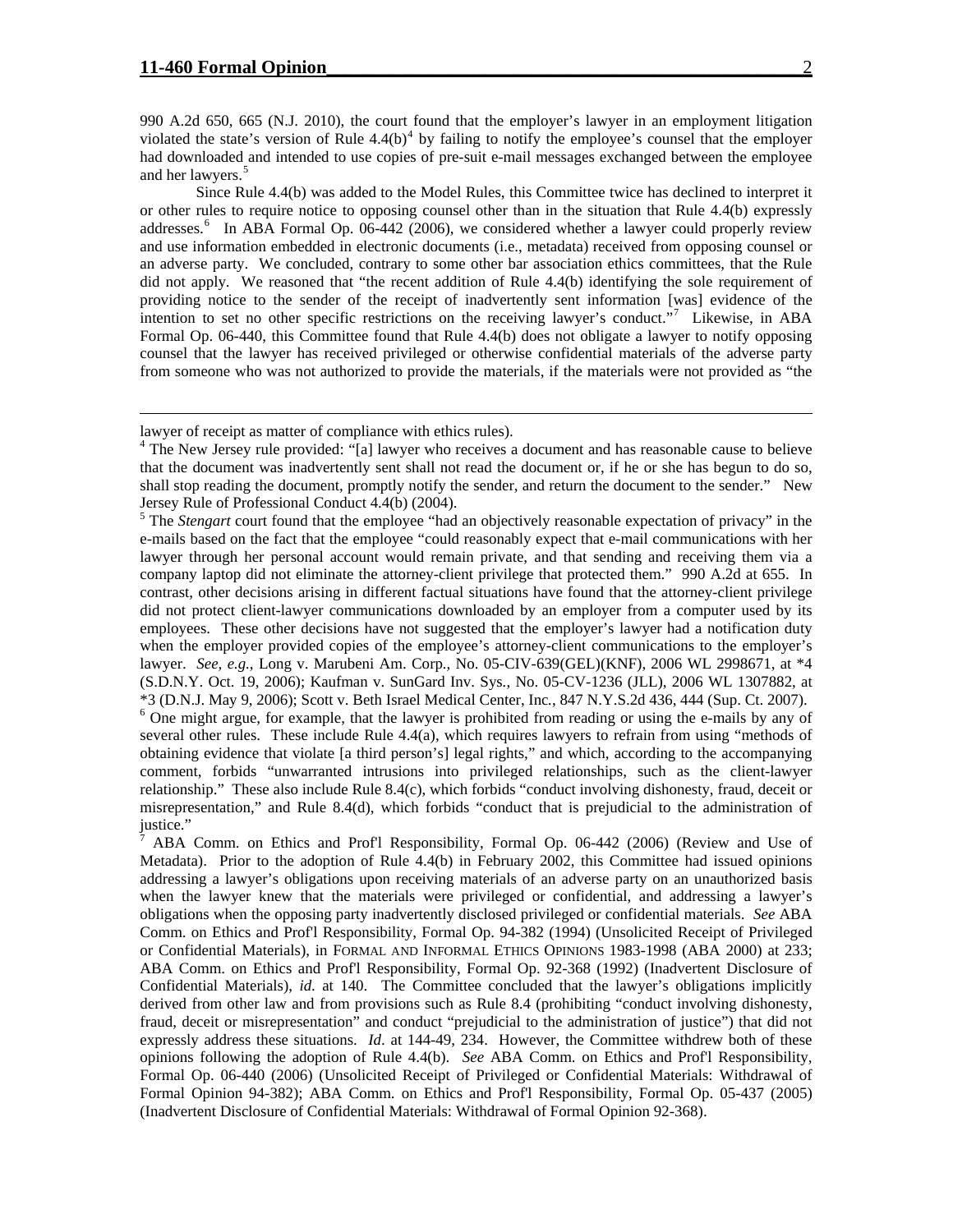result of the sender's inadvertence."<sup>[8](#page-2-0)</sup> We noted that other law might prevent the receiving lawyer from retaining and using the materials, and that the lawyer might be subject to sanction for doing so, but concluded that this was "a matter of law beyond the scope of Rule 4.4(b)."

 To say that Rule 4.4(b) and other rules are inapplicable is not to say that courts cannot or should not impose a disclosure obligation in this context pursuant to their supervisory or other authority. As Comment [2] to Rule 4.4(b) observes, "this Rule does not address the legal duties of a lawyer who receives a document that the lawyer knows or reasonably should know may have been wrongfully obtained by the sending person."<sup>[10](#page-2-2)</sup> Pursuant to their supervisory authority, courts may require lawyers in litigation to notify the opposing counsel when their clients provide an opposing party's attorney-client confidential communications that were retrieved from a computer or other device owned or possessed by the client. Alternatively, the civil procedure rules governing discovery in the litigation may require the employer to notify the employee that it has gained possession of the employee's attorney-client communications. Insofar as courts recognize a legal duty in this situation, as the court in *Stengart* has done, a lawyer may be subject to discipline, not just litigation sanction, for knowingly violating it.<sup>[11](#page-2-3)</sup> However, the Model Rules do not independently impose an ethical duty to notify opposing counsel of the receipt of private, potentially privileged e-mail communications between the opposing party and his or her counsel.

 When the law governing potential disclosure is unclear, the lawyer need not risk violating a legal or ethical obligation. The fact that the employer-client has obtained copies of the employee's e-mails is "information relating to the representation of [the] client" that must be kept confidential under Rule 1.6(a) unless there is an applicable exception to the confidentiality obligation or the client gives "informed consent" to disclosure. Rule 1.6(b)(6) permits a lawyer to "reveal information relating to the representation of a client to the extent the lawyer reasonably believes necessary ... to comply with other law or a court order." Rule 1.6(b)(6) allows the employer's lawyer to disclose that the employer has retrieved the employee's attorney-client e-mail communications to the extent he or she reasonably believes it is necessary to do so to comply with the relevant law, even if the legal obligation is not free from doubt. On the other hand, if no law can reasonably be read as establishing a reporting obligation, then the decision whether to give notice must be made by the employer-client. Even when there is no clear notification obligation, it often will be in the employer-client's best interest to give notice and obtain a judicial ruling as to the admissibility of the employee's attorney-client communications before attempting to use them and, if possible, before the employer's lawyer reviews them. This course minimizes the risk of disqualification or other sanction if the court ultimately concludes that the opposing party's communications with counsel are privileged and inadmissible. The employer's lawyer must explain these and other implications of disclosure, and the available alternatives, as necessary to enable the employer to make an informed decision. *See* Rules 1.0(e) (Terminology, "informed consent"), 1.4(b) ("A lawyer shall explain a matter to the extent reasonably necessary to permit the client to make informed decisions regarding the representation"), and 1.6(a) ("lawyer shall not reveal information relating to the representation of a client unless the client gives informed consent, the disclosure is impliedly authorized in order to carry out the representation or the disclosure is permitted by [the exceptions under Rule 1.6(b)]").

 $\overline{a}$ 

<span id="page-2-1"></span><span id="page-2-0"></span><sup>&</sup>lt;sup>8</sup> *Supra* n. 7. <sup>9</sup> *Id*. A recent article suggests that Rule 1.15(d) imposes a notification duty in the analogous situation in which a lawyer comes into possession of physical documents that appear to have been wrongly procured from another party. Brian S. Faughan & Douglas R. Richmond, "Model Rule 1.15: The Elegant Solution to the Problem of Purloined Documents," 26 ABA/BNA LAW. MAN. PROF. CONDUCT 623 (Oct. 13, 2010). Rule 1.15(d) provides, in pertinent part: "Upon receiving ... property in which a client or third person has an interest, a lawyer shall promptly notify the client or third person." The provision arises out of the lawyer's fiduciary duty to safeguard money and property belonging to another and entrusted to the lawyer. Regardless of whether this rule may apply when stolen physical items come into a lawyer's possession, we do not believe it applies when an organizational client gives its lawyer copies of documents that were on a computer in the client's lawful possession for the lawyer's potential use in litigation. What is at stake is not the third party's proprietary interest in the copies of e-mails but the third party's confidentiality interest, which Rule 1.15(d) does not address.<br> $^{10}$  *Accord* ABA Formal Op. 06-440.

<span id="page-2-3"></span><span id="page-2-2"></span><sup>&</sup>lt;sup>11</sup> *See, e.g.*, Rule 3.4(c)("A lawyer shall not knowingly disobey an obligation under the rules of a tribunal except for an open refusal based on an assertion that no valid obligation exists.").